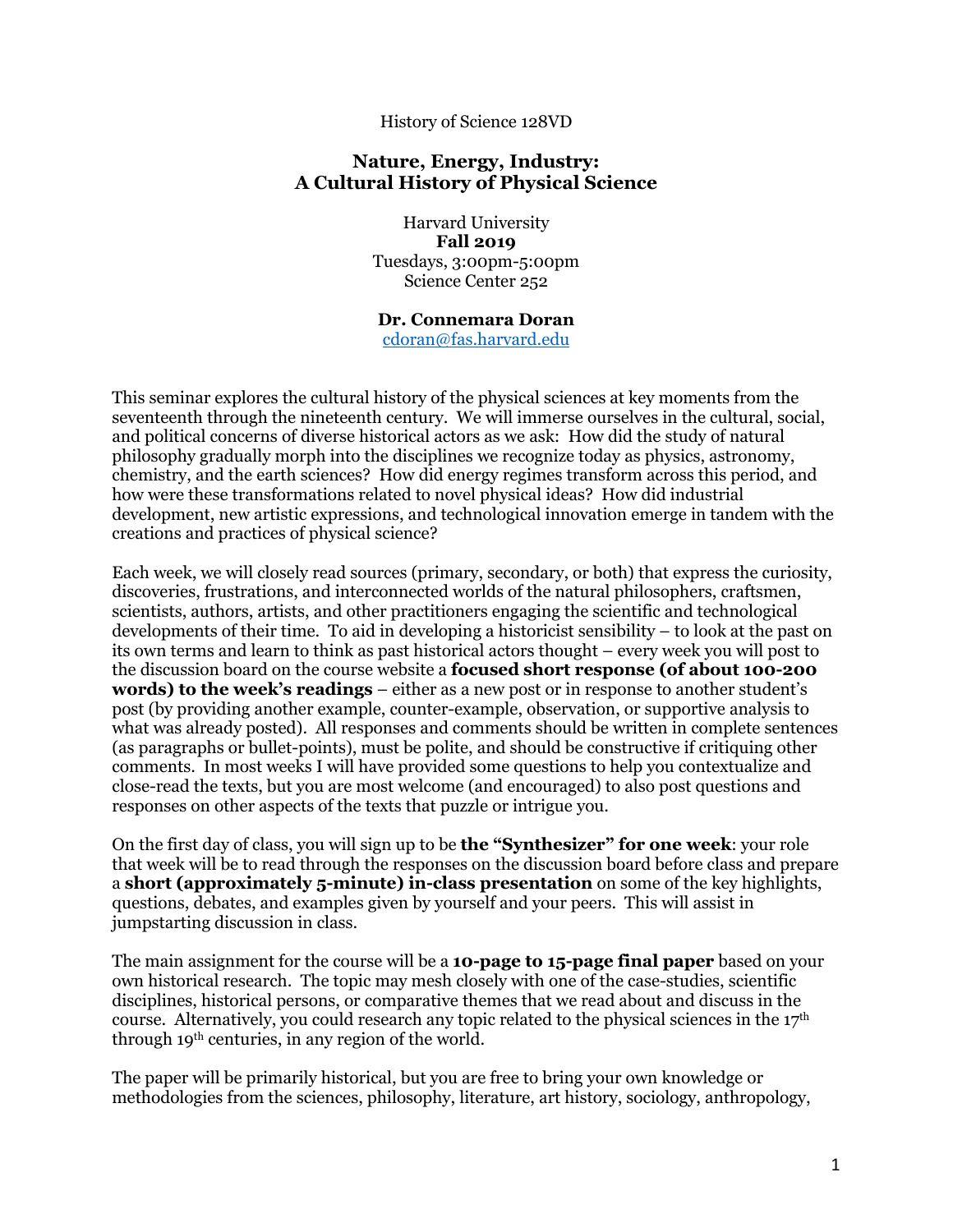and so forth into your analysis in the paper. Carefully perusing this syllabus and the readings in future weeks will provide you with many possible subjects and questions to consider. The sooner you start brainstorming possible topics and arguments – and the sooner you discuss your ideas with me – the better in order to have a chance to refine your topic and questions, to find materials to strengthen your argument, and to have time to draft and revise your final paper.

By October, you are **required to meet with me at my office-hours** as you begin planning your final paper topic and argument. On **October 24 by 6pm, you will submit a thesis statement, draft outline, and bibliography** for the final paper, and I will provide you with further suggestions and feedback. In the week before Thanksgiving break, you will be **required to meet with me by appointment to discuss your progress** on your final paper research. The **final paper** will be due by **5pm on December 9**.

#### **Course Assignments and Grading:**

| Class participation (attendance and discussion):                            | 20% |
|-----------------------------------------------------------------------------|-----|
| Weekly online discussion (response essays) based on readings:               | 25% |
| <b>Short in-class Presentation:</b>                                         | 10% |
| Thesis, Outline, and Bibliography for final paper (Due October 24, at 6pm): | 20% |
| Final Paper (Due December 9, at 5pm):                                       | 25% |

# **Readings:**

All readings are on the course website – please bring the readings to class.

# **Schedule and Readings**

## **September 3: Introduction and Overview**

- Overview the course topics, schedule, and expectations; participant introductions
- Brief introduction to Waywiser to search Collection of Historical Scientific Instruments, which you are encouraged to explore: http://waywiser.fas.harvard.edu/collections
- Presentation by history of science librarians about resources in library and online: *Widener* Fred (burchst@fas.harvard.edu) & *Lamont* Emily (emilybell@fas.harvard.edu)

# **Part I: 17th Century to Early 18th Century: The Baroque**

## **September 10: Experience/Experiment: The Mathematization of Nature?**

• Galileo Galilei, excerpts from *Dialogue Concerning the Two Chief World Systems: Ptolemaic and Copernican* (1632), translated and with revised notes by Stillman Drake (New York: The Modern Library, 2001; orig. 1953):

Pages 5-7 ("Preface: To the Discerning Reader"); selections from Day II: pp. 123-132 (reasoning from evidence versus authority), pp.132-144 (evidence of the earth's daily rotation explained), pp. 144-155 (Aristotelian counter-arguments), pp. 161-171 (supportive evidence from falling objects and experiments)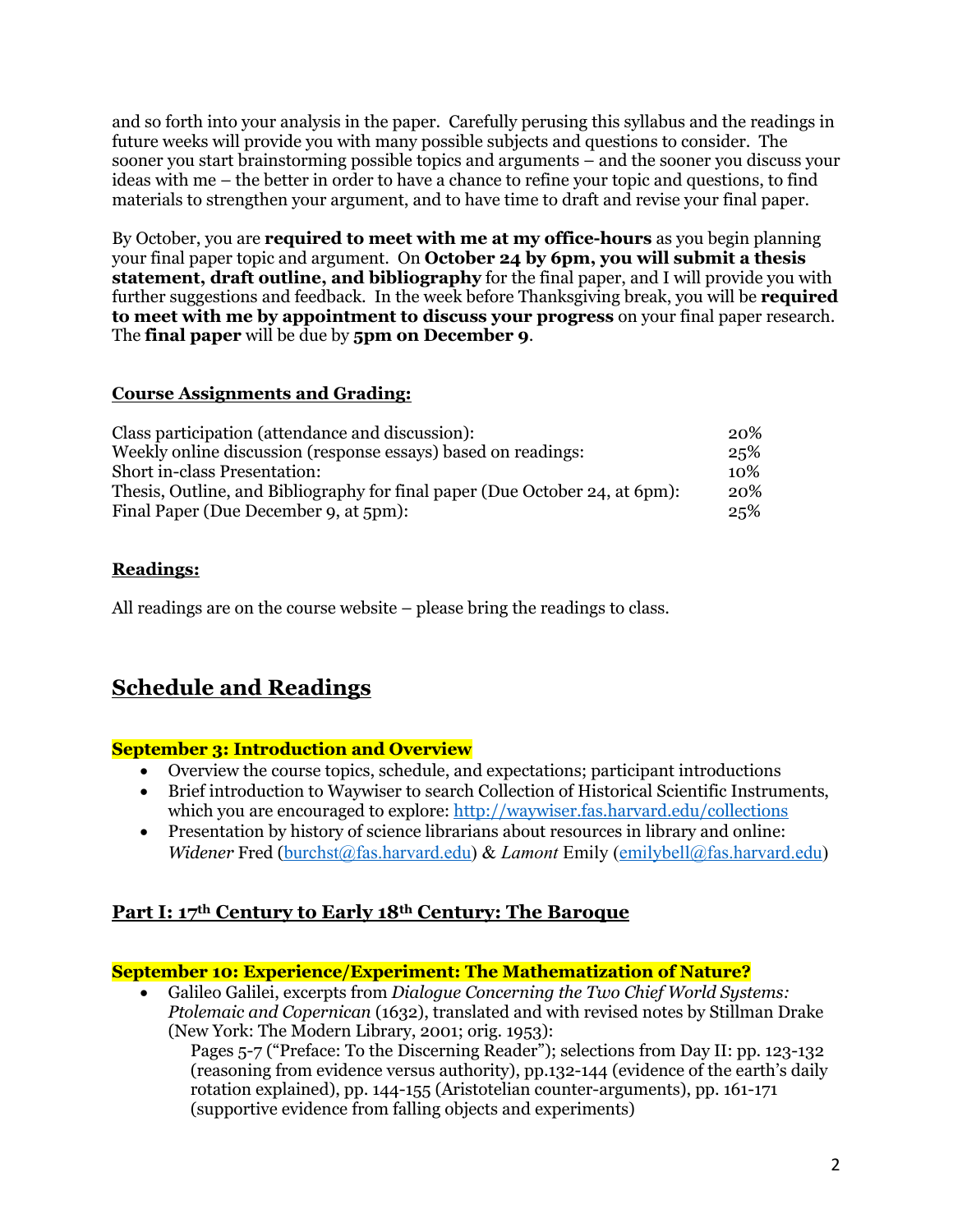- Alexandre Koyré, "Galileo and Plato," *Journal of the History of Ideas* 4, 4 (1943): 400- 428.
- Excerpt from "The Uses of Experience," in Peter Dear, *Discipline & Experience: The Mathematical Way in the Scientific Revolution* (Chicago: University of Chicago Press, 1995), pp. 124-141.

#### **September 17: Manufacturing, Arts, and Instruments of Knowledge**

- Excerpts from "Chapter 4: Nature's Drawing," in Ofer Gal and Raz Chen-Morris, *Baroque Science* (Chicago: University of Chicago Press, 2013), pp. 145-160.
- "The Mechanical Clock, Its Makers and Users," in Otto Mayr, *Authority, Liberty and Automatic Machinery in Early Modern Europe* (Baltimore: Johns Hopkins University Press, 1986), pp. 3-27.
- "Chapter 1: Baroque Modes and the Production of Knowledge," in Ofer Gal and Raz Chen-Morris, eds., *Science in the Age of Baroque* (Dordrecht: Springer, 2013), pp. 1-9.
- "The Vatican's astronomical paintings and the Institute of the Sciences of Bologna," in Silvio A. Bedini, *Science and Instruments in Seventeenth-Century Italy* (Brookfield: Ashgate Variorum, 1994), pp. xiii-xxxiii, plus 8 pages of photographs of the paintings.

#### **September 24: Instruments of Navigation and Other Worlds**

- "Fontenelle and Huygens," in Michael J. Crowe, ed., *The Extraterrestrial Life Debate, Antiquity to 1915: A Source Book* (Notre Dame: University of Notre Dame Press, 2008), pp. 72-108.
- Dava Sobel and William J.H. Andrewes, *The Illustrated Longitude* (London: Fourth Estate, 1998), pp. 92-135.

# **Part II: 18th-Century to Early-19th-Century: Revolutions**

## **October 1: The French Enlightenment, Revolution, and Napoleonic Science**

- "Chapter IX: Application of the Calculus of Probabilities to Natural Philosophy," in Marquis de Laplace, *A Philosophical Essay on Probabilities* (Paris, 1795; orig. pub. 1814), transl., Frederick William Truscott and Frederick Lincoln Emory (New York: Dover, 1951), pp. 73-106.
- Ken Alder, "The Measure of the World," Dibner Library Lecture (Washington, DC: Smithsonian Institution Libraries, 2003).
- "Introduction," in Theresa Levitt, *The Shadow of Enlightenment: Optical and Political Transparency in France 1789-1848* (Oxford: Oxford University Press, 2009), pp. 1-10.

## **October 8: The Industrial Revolution: Power, Time, and Work**

- "Steam and Work," in Bruce J. Hunt, *Pursuing Power and Light: Technology and Physics from James Watt to Albert Einstein* (Baltimore: Johns Hopkins University Press, 2010), pp. 4-24.
- Chapter 5 in Margaret Jacob, *Scientific Culture and the Making of the Industrial West* (Oxford: Oxford University Press, 1997), pp. 99-115.
- David Landes, *Revolution in Time: Clocks and the Making of the Modern World (*Revised and enlarged edition, Belknap Press, 2000, orig. 1983), pp. 231-247.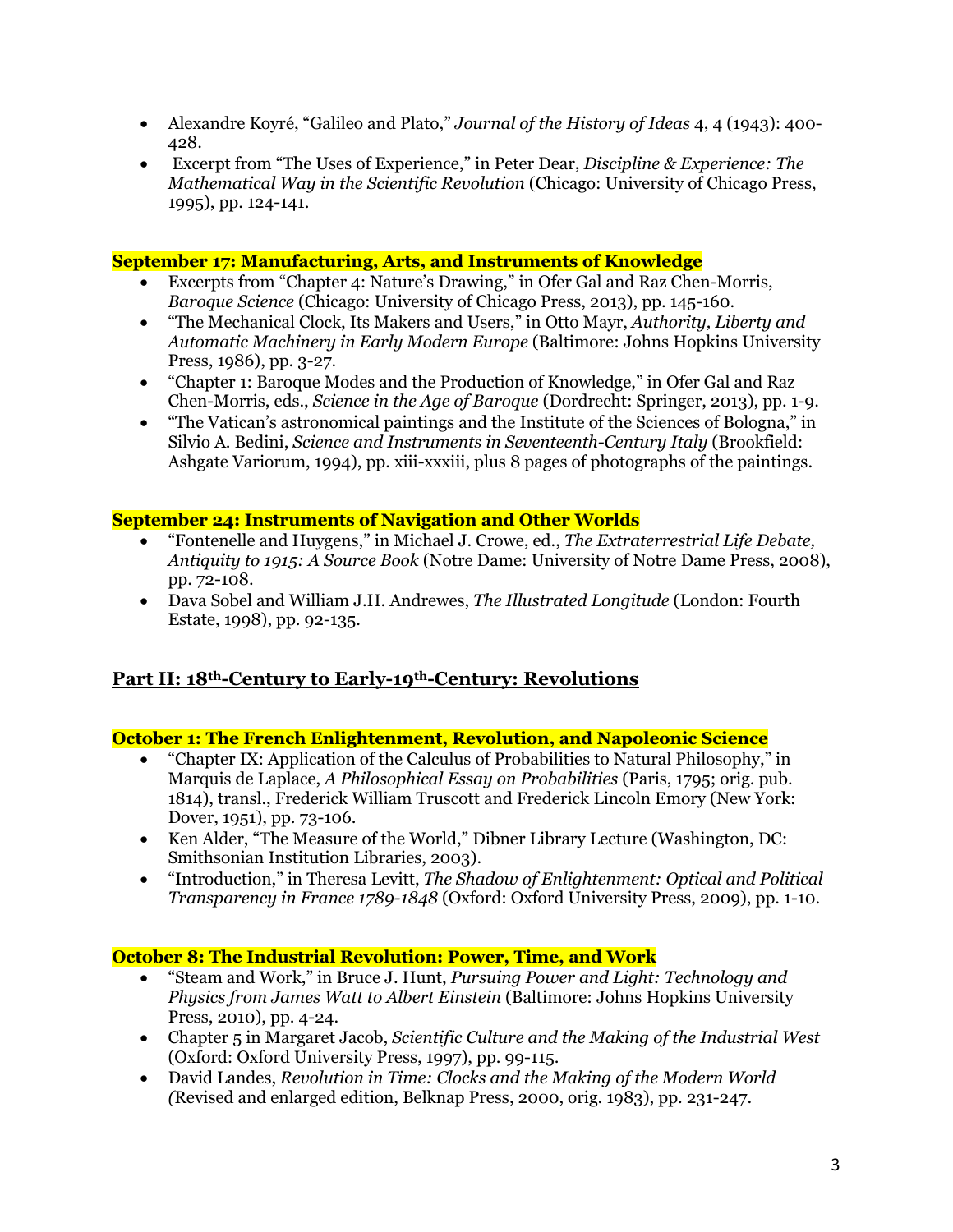#### **October 15: Revolutions in Geology and Optics: Deep History and Spectroscopy**

- "Bursting the Limits of Time," "Worlds Before Adam," and "Disturbing a Consensus," in Martin J. S. Rudwick, *Earth's Deep History: How it was Discovered and Why it Matters* (Chicago: University of Chicago Press, 2014), pp. 103-180.
- "Introduction" and "Artisanal Knowledge and Achromatic Lenses," in Myles W. Jackson, *Spectrum of Belief: Joseph von Fraunhofer and the Craft of Precision Optics* (Cambridge: MIT Press, 2000), pp. 1-15 and 43-84.

#### *Thursday, October 24, at 6:00pm – Preliminary Thesis Statement, Outline, and Bibliography for your final paper Due*

# **Part III: 19th-Century: Accelerating Transformations**

#### **October 22: Thermodynamics, Energy, and Labor**

- "On the Interaction of the Natural Forces (1854)" and "On the Conservation of Force (1862-63)," in Hermann von Helmholtz, *Science and Culture: Popular and Philosophical Essays* (Chicago: University of Chicago Press, 1995), pp. 18-45 and 96-126.
- "Energy and Entropy," in Bruce J. Hunt, *Pursuing Power and Light* (2010), pp. 25-45.
- "Chapter 2 Transcendental Materialism: The Primacy of *Arbeitskraft* (Labor Power)," in Anson Rabinbach, *The Human Motor: Energy, Fatigue, and the Origins of Modernity* (Berkeley: University of California Press, 1990), pp. 45-68.

#### **October 29: Astronomy, Statistics, and the Personal Equation**

- Edward S. Holden, "The Personal Equation," *The Popular Science Monthly* 6 (February 1875), available at https://en.wikisource.org/w/index.php?title=Popular\_Science\_Monthly/Volume\_6/Fe bruary\_1875/The\_Personal\_Equation&oldid=8852287.
- Simon Schaffer, "Astronomers Mark Time: Discipline and the Personal Equation," *Science in Context* 2, 1 (1988): 115-145.
- "Introduction," in Theodore M. Porter, *The Rise of Statistical Thinking, 1820-1900*  (Princeton: Princeton University Press, 1986), pp. 3-13.
- "Introduction" and "Chapter 1: Astronomy, Optics, and Point of View," in Anna Henchman, *The Starry Sky Within: Astronomy and the Reach of the Mind in Victorian Literature* (Oxford: Oxford University Press, 2014), pp. 1-47.

#### **November 5: On Light, Molecules, Saturn's Rings, and Electromagnetism**

- James Clerk Maxwell, "Molecules," *Nature* (September 1873), available at http://www.victorianweb.org/science/maxwell/molecules.html.
- "Chapter III: Edinburgh physics and Cambridge mathematics," in Peter M. Harmon, *The Natural Philosophy of James Clerk Maxwell* (Cambridge: Cambridge University Press, 1998), pp. 37-70.